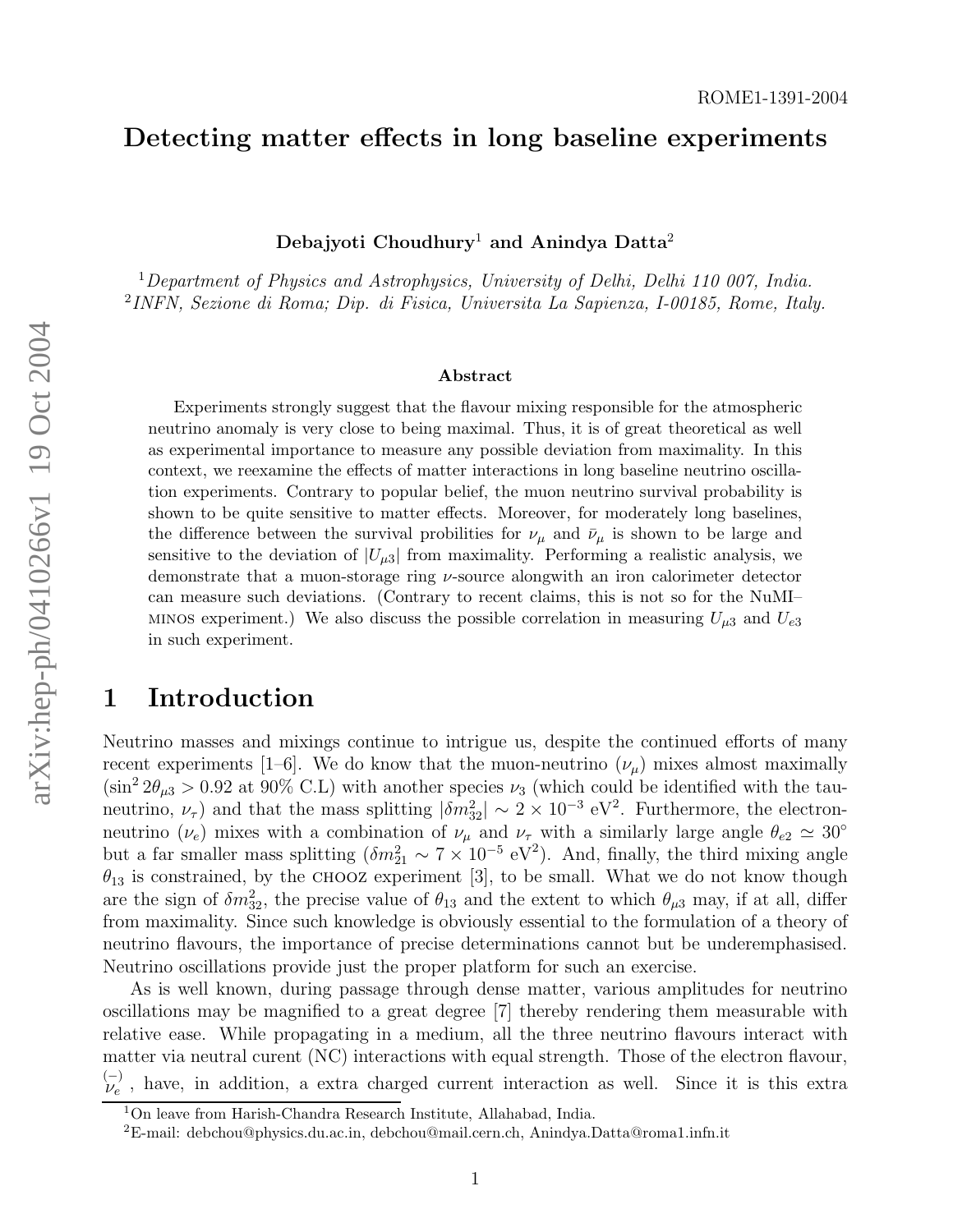interaction that provides flavour-dependence, all matter-induced effects in neutrino oscillations (including those in the  $\nu_\mu-\nu_\tau$  sector) are proportional to the size of the relevant mixing with  $\nu_e$ .

Recent theoretical advances in the quest of producing very high intensity muon sources engender optimism regarding a future neutrino factory wherein an intense beam of muons is to be accelerated to a not too high energy and stored in a storage ring with a straight section directed towards a neutrino detector. Muons would decay in this straight section thereby producing high intensity neutrino beams (both of electron– and muon-types) that are highly collimated in the direction of the decaying muons [8]. The efficacy of muon storage ring neutrino sources in performing precision measurements of neutrino parameters has already been discussed in the literature [9]. The advantages over neutrino experiments with conventional neutrino beams (arising from  $\pi^{\pm}$  decay) are manifold: (*i*) a precise knowledge of the  $\nu_{\mu}$  and  $\bar{\nu}_e$  fluxes helps reduce the systematic errors; (*ii*) assuming a  $\mu$ -beam of, say, 20 GeV energy, such neutrinos have, on the average, energies higher than those of conventional neutrino beams thereby increasing the  $\nu$  cross-section at the detector; and *(iii)* the aforementioned collimation.

Previous studies of the matter effect in Ref. [10] at a long base line experiment were concentrated mainly on the measurement of the rate of wrong sign muon events, which, in turn is proportional to the transition probablity  $P_{\nu_e \to \nu_\mu}$ . Such a measurement would enable a determination of (or constraining of)  $\sin \theta_{13}$  provided independent and precise measurements of the mixing angle  $\theta_{23}$  and mass-square difference  $\delta m_{31}^2$  exist. Possible measurements of neutrino mixing parameters from long baseline experiments using conventional neutrino beams as well as from a neutrino factory, and a water Cerenkov detector has also been discussed in Ref.  $[11]$ .

In the present article, we demonstrate that a sizable matter effect is also evinced by a measurement of the  $\nu_{\mu}$  survival probability. In addition, such a measurement has the potential of detecting possible deviations from maximality of the mixing angle responsible for the atmospheric neutrino anomaly. In a recent study [12], the presence of large matter effect in  $\nu_{\mu} - \nu_{\tau}$  oscillation as well as in  $\nu_{\mu}$  survival probability has been stressed. Although there is a large matter effect present in  $\nu_{\mu} - \nu_{\tau}$  sector, measurement of the same is difficult due to both the lower detection efficiency for the tau-events as well as the need for a more sophisticated detector.

Whereas much of our analysis would be source and detector independent, we also choose to examine the feasibility of making such meaurements in the context of a realistic experimental setup. To be concrete, we choose a 50 kT Iron detector, with detection and charge discrimination capability for muons provided by a magnetic field. Such a detector was proposed for Gran Sasso (MONOLITH) [13] and, more recently, for a location in India (INO) [14]. The latter is contemplated primarily as a detector for atmospheric neutrinos and also as an end detector for a future neutrino factory beam. A muon detection threshold of 2 GeV [14] has been used in our calculation. As for the baseline, we illustrate our results for two particular choices. The first one coresponds to a distance from JHF to INO (∼ 5000 Km) and the other one corresponds to even a longer baseline, from FERMILAB to INO (∼ 10000 Km). We will also compare results with a baseline of 732 Km, corresponding to the Fermilab-minos distance.

The plan for the rest of the article is as follows. In section 2, we discuss neutrino oscillation in the presence of matter. We also define the asymmetry of  $\mu^+$  and  $\mu^-$  events and explain its correlation to  $U_{e3}$  and  $U_{\mu 3}$ . We present the expressions for the asymmetry for two different aproximations: when matter effect is small compared to  $\frac{\delta m_{32}^2}{2E_\nu}$  i.e for short base line experiments like MINOS [15] and also when the matter term is comparable to the  $\frac{\delta m_{32}^2}{2E_\nu}$  i.e., for long base line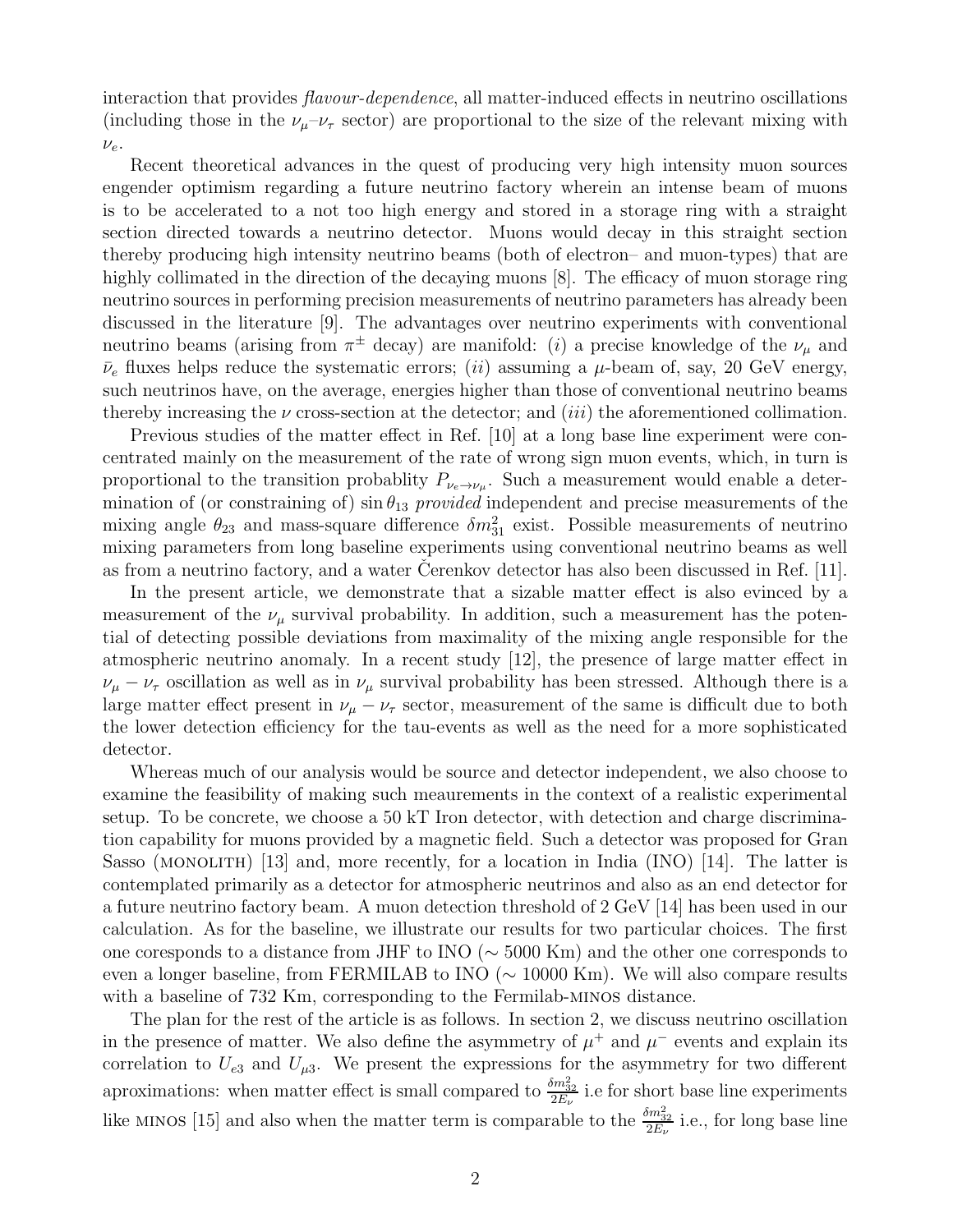experiments. In section 3, we briefly review and reexamine the proposal, in a recent article [15], to measure matter effect and the above correlations in the context of the minos experiment. Section 4 deals with the expectations at lomg baseline experiments, both for the  $\nu_{\mu}$  survival probability as well as for the  $\nu_e$  to  $\nu_\mu$  transition probability. An analysis of the findings in the context of a realistic experimental situation is effected in Section 5. Finally, we conclude in Section 6.

## 2 Neutrino Oscillation in presence of matter

We begin by reviewing the passage of neutrino through matter. While analytical results are possible, the exact answers are cumbersome and not very useful. However, it is useful to consider approximations such as a constant density profile for the earth. While such an assumption is obviously not a very accurate one, especially when neutrinos traverse a longer distance through the earth, the approximation serves to give us some physical insights to the problem we are dealing with. Furthermore, results such as those we shall obtain are still applicable if the matter density within the earth may be approximated to be piecewise constant. It must be kept in mind though that the quantitative results presented in this article are obtained not by means of such an approximation, but by explicitly accounting for the varying density profile of the earth using the Preliminary Reference Earth Model (PREM) [16].

As with the quark sector, neutrino flavour states can be expressed in terms of mass eigenstates through a relation of the form

$$
|\nu_{\alpha}\rangle = \sum_{i} U_{\alpha i} | \nu_{i} \rangle , \qquad (1)
$$

where U is a  $3\times3$  unitary matrix known as the Pontecorvo-Maki-Nakagawa-Sakata mixing matrix. In the absence of Majorana phases (assumed to be so henceforth)<sup>3</sup>, U can be parametrized in terms of three mixing angles and a  $CP$ -violating phase  $\delta_{\text{CP}}$ , *viz.* 

$$
U = \begin{pmatrix} c_{12}c_{13} & s_{12}c_{13} & s_{13}e^{-i\delta_{\text{CP}}}\\ -c_{23}s_{12} - s_{23}s_{13}c_{12}e^{i\delta_{\text{CP}}} & c_{23}c_{12} - s_{23}s_{13}s_{12}e^{i\delta_{\text{CP}}} & s_{23}c_{13} \\ s_{23}s_{12} - c_{23}s_{13}c_{12}e^{i\delta_{\text{CP}}} & -s_{23}c_{12} - c_{23}s_{13}s_{12}e^{i\delta_{\text{CP}}} & c_{23}c_{13} \end{pmatrix},
$$
(2)

with  $c_{ij} \equiv \cos \theta_{ij}$  and  $s_{ij} \equiv \sin \theta_{ij}$ . In vacuum, neutrino oscillations are then governed by U and the two independent differences in the squares of the neutrino masses,  $\delta m_{ij}^2 \equiv m_i^2 - m_j^2$ . In the rest of our analysis, we will make a further simplifying assumption of  $\delta_{\text{CP}} = 0$ . With the above parametrization of U, experimental results can be used to constrain the mixing angles  $\theta_{ij}$  and the mass-square differences. Measurements of the solar neutrino fluxes, augmented by the KamLAND reactor data give

$$
0.30 < \tan^2 \theta_{12} < 0.64, \qquad 5.4 \times 10^{-5} \, \text{eV}^2 < \delta_{21} < 9.4 \times 10^{-5} \, \text{eV}^2 \tag{3}
$$

with the best-fit values given by  $\tan^2 \theta_{12} = 0.40$  and  $\delta m_{21}^2 = 6.9 \times 10^{-5} \text{ eV}^2$ . Experiments with atmospheric neutrinos (as well as the K2K experiment) suggest, on the other hand, that

$$
\sin^2 2\theta_{23} > 0.86, \qquad 1.4 \times 10^{-3} \text{ eV}^2 < |\delta m_{32}^2| < 5.1 \times 10^{-3} \text{ eV}^2 , \tag{4}
$$

<sup>&</sup>lt;sup>3</sup>Any Majorana phase in the PMNS matrix cannot be probed by an oscillation experiment.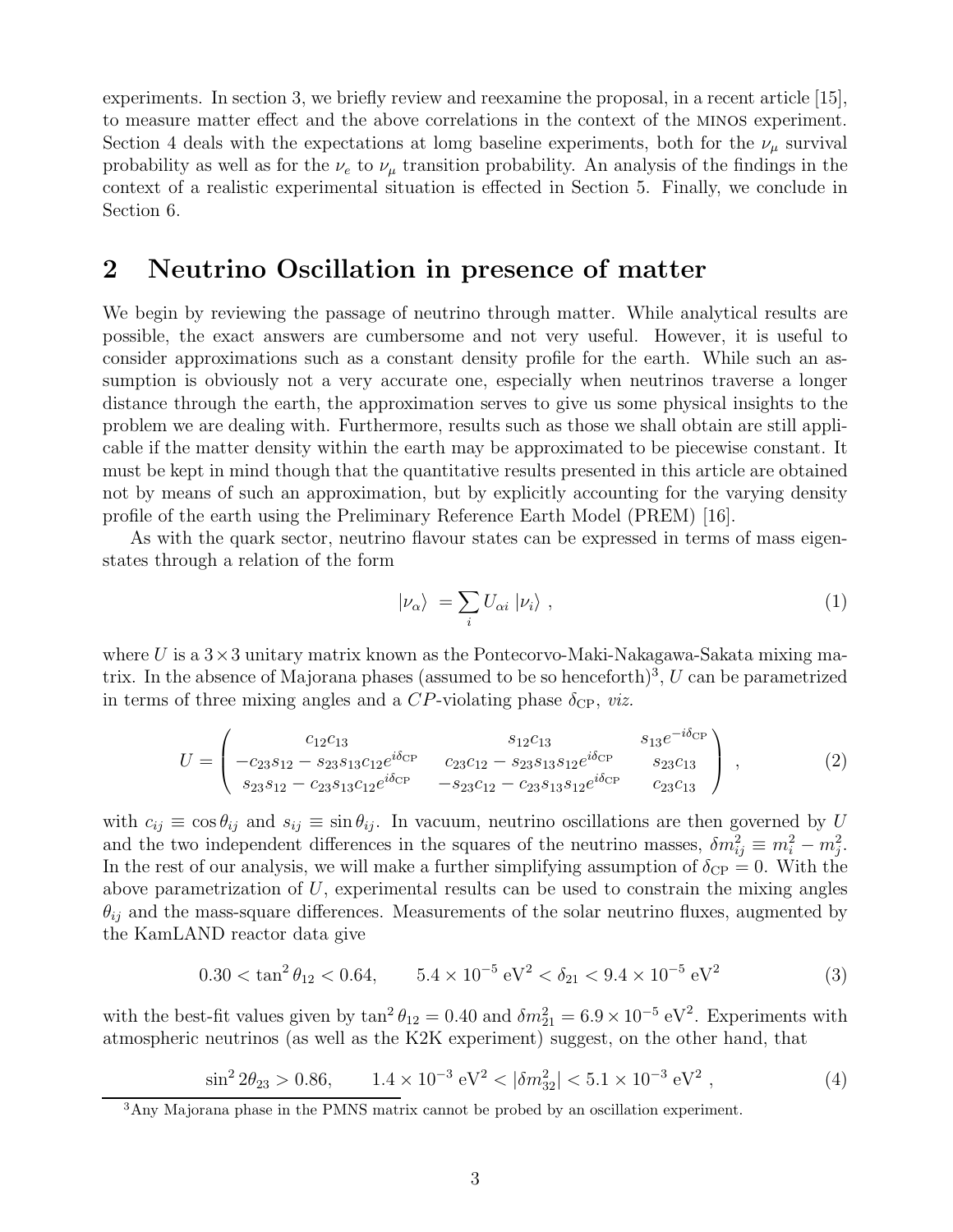with the best-fit value being  $|\delta m_{32}^2| = 2.0 \times 10^{-3} \text{ eV}^2$ . And, finally, the negative result of the chooz experiment implies that

$$
\sin^2 \theta_{13} < 5 \times 10^{-2} \qquad \text{at } 99.73\% \text{ C.L.} \tag{5}
$$

Note that,

- unlike in the case for  $\delta m_{21}^2$ , the sign of  $\delta m_{32}^2$  is undetermined;
- since  $|\delta m_{32}^2| \approx |\delta m_{31}^2| \gg |\delta m_{21}^2|^4$ , the last-mentioned (as well as the solar mixing angle  $\theta_{12}$ ) plays only a subservient role in  $\nu_\mu$  oscillations;
- while  $|U_{\mu 3}|$  is constrained to be close to  $1/\sqrt{2}$ , it is still allowed to be non-maximal.

Working in the limit of a vanishingly small  $\delta m_{21}^2$ , all the expressions for the oscillation/survival probabilities can be expressed in terms of just two of the mixing angles<sup>5</sup>, *viz.*  $\theta_{23}$  and  $\theta_{13}$ . For a  $\nu_{\mu}$  ( $\bar{\nu}_{\mu}$ ) of energy  $E_{\nu}$  travelling a distance L in vacuum, the survival probability is then given by

$$
P_{\mu\mu}^{\text{vac}} = P_{\bar{\mu}\bar{\mu}}^{\text{vac}} = 1 - 4|U_{\mu 3}|^2 (1 - |U_{\mu 3}|^2) \sin^2\left(\Delta_{31} L/2\right) ,\qquad (6)
$$

where,

$$
U_{e3} = s_{13} , \qquad U_{\mu 3} = c_{13} s_{23} , \qquad \Delta_{31} \equiv \frac{\delta m_{31}^2}{2E_\nu} . \tag{7}
$$

In the presence of matter, the electron (anti-)neutrino sees an additional potential corresponding to charged current interactions, and the effective Hamiltonian is given by

$$
H = U \begin{pmatrix} 0 & 0 & 0 \\ 0 & \Delta_{21} & 0 \\ 0 & 0 & \Delta_{31} \end{pmatrix} U^{\dagger} + \begin{pmatrix} A & 0 & 0 \\ 0 & 0 & 0 \\ 0 & 0 & 0 \end{pmatrix} , \qquad (8)
$$

where  $A \equiv \pm \sqrt{2} G_F N_e$  for  $\stackrel{(-)}{\nu_e}$ , with  $N_e$  being the instantaneous electron density of the matter.

The survival probablities suffer a consequent modification. While the full expressions are cumbersome, it is instructive to look at a simplified form obtainable for a matter density small enough that A can be treated as a perturbation in the effective Hamiltonian. In this limit, following Ref. [15],

$$
P_{\mu\mu(\bar{\mu}\bar{\mu})} \simeq P^{\text{vac}} \pm (\Delta P_{\mu\mu}/2) + \mathcal{O}(\tilde{A}^2)
$$
  
\n
$$
\Delta P_{\mu\mu} \simeq 4 \tilde{A} |U_{e3}|^2 |U_{\mu3}|^2 (1 - 2|U_{\mu3}|^2) \left[ 4 \sin^2 \Psi - \Psi \sin(2\Psi) \right] + \mathcal{O}(\tilde{A}^2)
$$
\n(9)

where

$$
\tilde{A} \equiv \frac{A}{\Delta_{31}} \quad \text{and} \quad \Psi \equiv \frac{\Delta_{31} L}{2} \,. \tag{10}
$$

<sup>4</sup>From now on we will denote this large mass-square difference by  $\delta m_{31}^2$ 

<sup>5</sup>While the analytical expressions below have been derived under this approximation, all of the numerical analysis has been performed using the full expression for U and a non-zero value for  $\delta_{12}$ .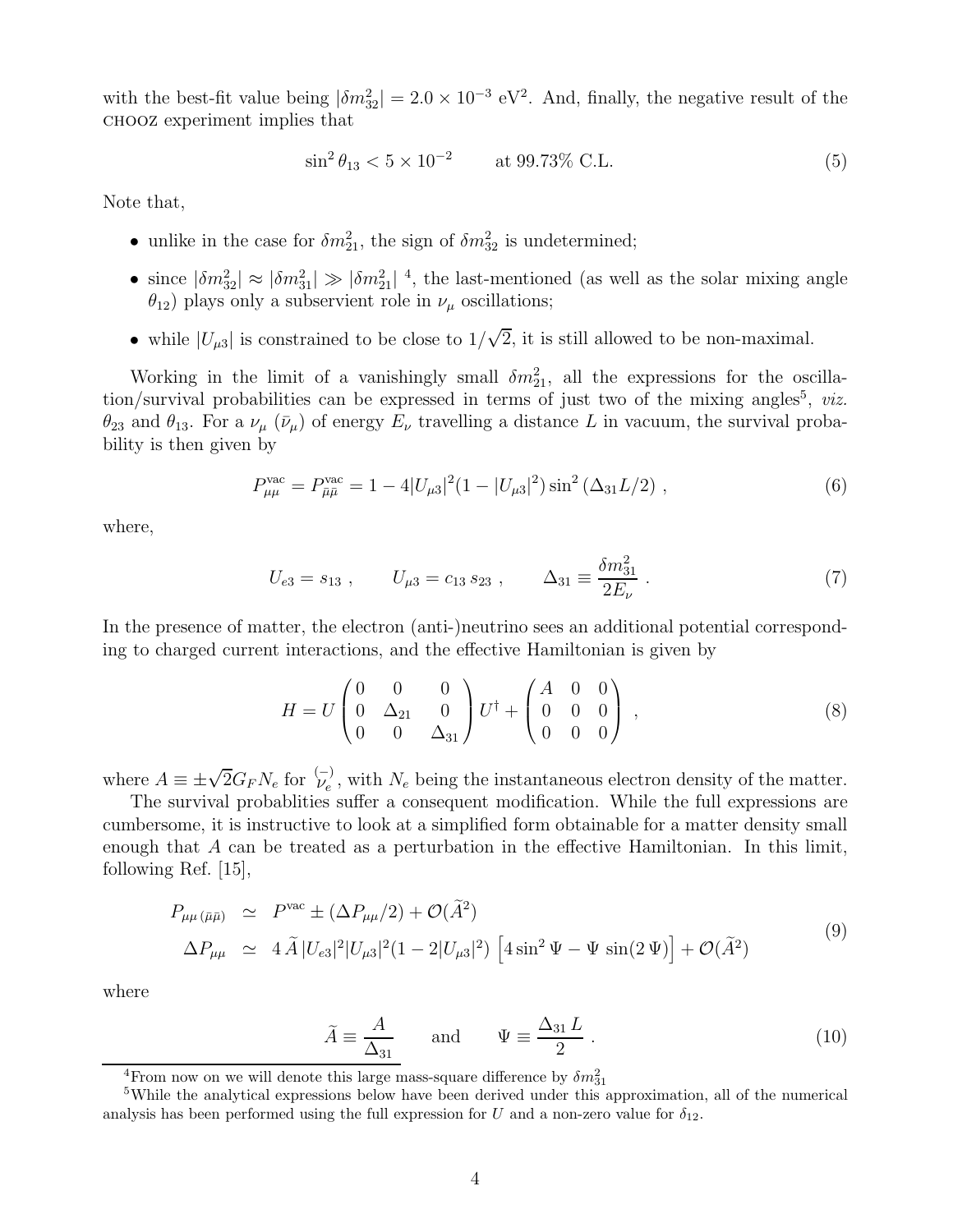The asymmetry  $\Delta P_{\mu\mu}$  is a measure of the matter effect and that it should be proportional to both A and  $|U_{\mu3}|^2$  is obvious. Note also that the  $\nu_{\mu}$  has the same interaction with matter as the  $\nu_{\tau}$  with which it primarily mixes and any matter effect can only seep in through a mixing with the  $\nu_e$ . This, then, accounts for the overall factor of  $|U_{e3}|^2$ . All of these three proportionalities quite independent of the approximation, and, in fact, are exact results. The factor  $(1-2|U_{\mu 3}|^2)$ , however, is but a consequence of the approximation of a small matter term  $A$  and is applicable only for neutrinos traversing small base lines. Since this factor vanishes identically for a maximal mixing in the  $\nu_{\mu} - \nu_{\tau}$  sector, this matter-induced asymmetry is potentially a sensitive probe of the maximality of  $U_{\mu 3}$ . This has already been pointed out [15] and examined in the context of the minos experiment. In the next section we will briefly reexamine their claims.

Convoluting eqn.(9) with the  $E_{\nu}$ -dependent flux and the detection efficiency of a given detector, one would obtain the number of events and thereby the event asymmetry

$$
\Delta N = N_{\nu_{\mu}} - N_{\bar{\nu}_{\mu}} \equiv N_{-} - N_{+} \ . \tag{11}
$$

The latter could then be used to place contraints in the  $|U_{\mu 3}|$ - $|U_{e3}|$  plane. Of course, in a realistic case, the effects of a varying matter density has to be taken into account as well and this we do include in our analysis. With the effect being proportional to  $A$ , it will be magnified when the (anti-)neutrino beam traverses regions of high density, or in other words, the core of the earth. Note, however, that a large  $A$  results in a breakdown of the simplified form given in eq.(9) and that the full expression (or, at least, a different approximation) needs to be used.

The exact expression (for an arbitrarily large but constant density) for the survival probability is given by

$$
P_{\mu\mu} = 1 - 4 s_{23}^2 \left( c_{23}^2 s_{\theta_m}^2 \sin^2 \left[ \frac{\Delta_{31} L}{4} \left( 1 + \tilde{A} - \mathcal{D} \right) \right] + s_{23}^2 s_{\theta_m}^2 c_{\theta_m}^2 \sin^2 \frac{\Delta_{31} L \mathcal{D}}{2} + c_{23}^2 c_{\theta_m}^2 \sin^2 \left[ \frac{\Delta_{31} L}{4} \left( 1 + \tilde{A} + \mathcal{D} \right) \right] \right), \tag{12}
$$

where

$$
\mathcal{D} \equiv \sqrt{1 + \tilde{A}^2 - 2\tilde{A}\cos 2\theta_{13}} \ , \quad \text{and} \quad \theta_m \equiv \frac{1}{2} \tan^{-1} \frac{\sin 2\theta_{13}}{\cos 2\theta_{13} - \tilde{A}} \ . \tag{13}
$$

We now perform a double expansion<sup>6</sup> in  $|U_{e3}|$  as well as  $\beta = \frac{1}{2} - |U_{\mu 3}|^2$  while allowing for any value for  $A$ . Since both the expansion parameters are small, we may retain terms only upto, say, the fourth order without any loss of accuracy. Then, for the survival probability, we

<sup>&</sup>lt;sup>6</sup>This is similar in spirit to, though not the same as, the expansion performed in Ref. [17].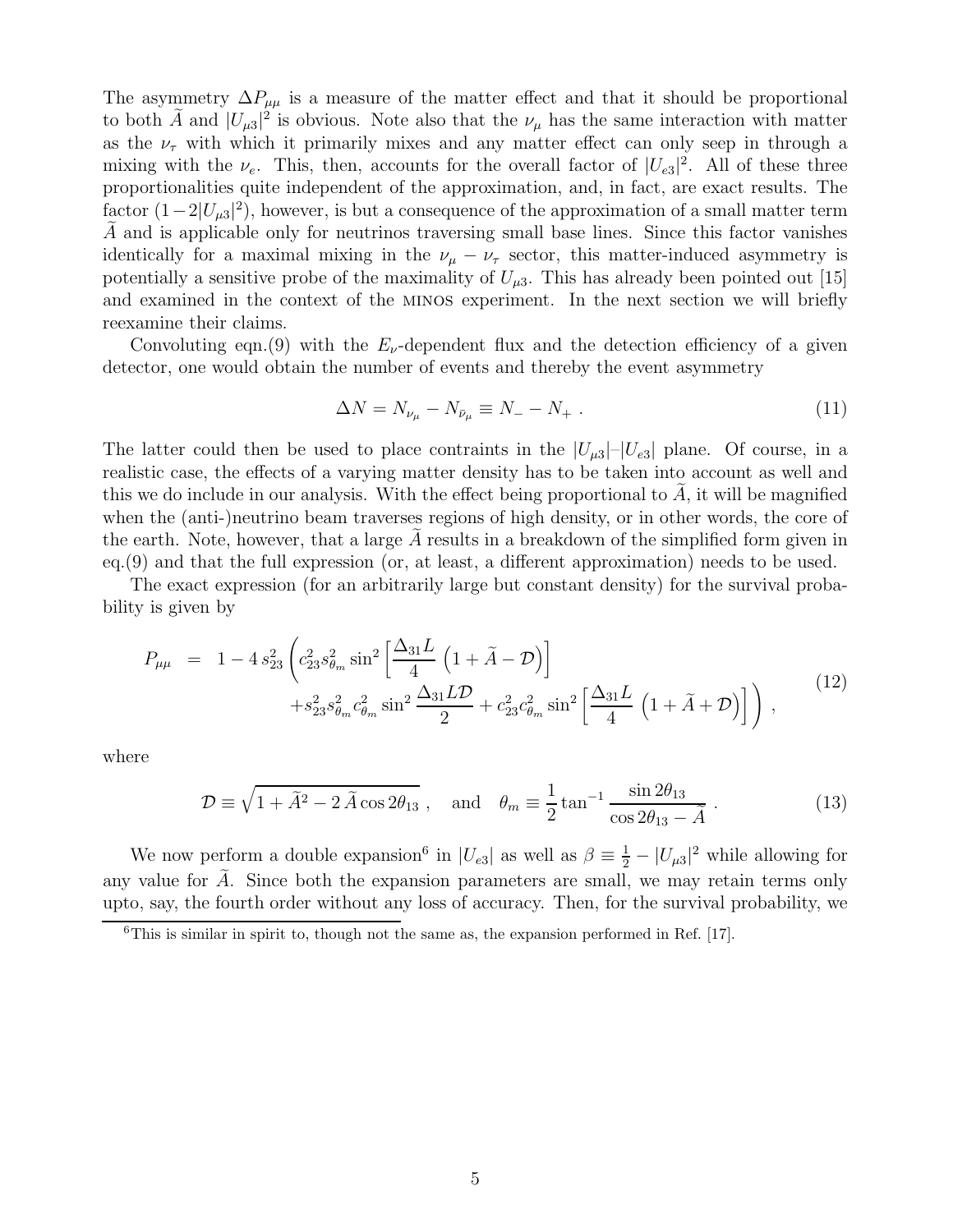have

$$
P_{\mu\mu} = (1 - 4\beta^2) c_{\Psi}^2
$$
  
+ 
$$
\frac{|U_{e3}|^2}{(1 - \tilde{A})^2} \left[ \left\{ s_{\Psi}^2 - s_{\Omega}^2 - s_{\Theta}^2 - \tilde{A} (1 - \tilde{A}) \Psi s_{2\Psi} \right\} - 4\beta \left\{ (1 - \tilde{A})^2 s_{\Psi}^2 - s_{\Omega}^2 \right\}
$$
  
+ 
$$
4\beta^2 \left\{ (1 - 4\tilde{A} + 2\tilde{A}^2) s_{\Psi}^2 + s_{\Omega}^2 - s_{\Theta}^2 + \frac{\tilde{A}}{2} (1 - \tilde{A}) \Psi s_{2\Psi} \right\} \right]
$$
  
+ 
$$
\frac{|U_{e3}|^4}{(1 - \tilde{A})^4} \left[ (1 - 6\tilde{A} + \tilde{A}^4 - 4\tilde{A}^3 + 5\tilde{A}^2) s_{\Psi}^2 + (2\tilde{A} + \tilde{A}^2) s_{\Omega}^2
$$
  
- 
$$
-\Omega^2 (1 - \tilde{A})^2 c_{2\Psi} + (-1 + 6\tilde{A} - \tilde{A}^2) s_{\Theta}^2
$$
  
+ 
$$
(1 - \tilde{A}^2) \Omega s_{2\Psi} + (1 - \tilde{A}) \Omega (s_{2\Omega} + 2 s_{2\Theta}) \right]
$$
  
+ 
$$
\mathcal{O}(|U_{e3}|^4 \beta, |U_{e3}|^3 \beta^2, |U_{e3}|^2 \beta^3, |U_{e3}| \beta^4),
$$
 (14)

where  $s_{\alpha} \equiv \sin(\alpha)$ ,  $c_{\alpha} \equiv \cos(\alpha)$  with

$$
\Omega \equiv \frac{\Delta_{31} L \ddot{A}}{2} = \frac{A L}{2} = \tilde{A} \Psi \quad \text{and} \quad \Theta \equiv \Omega - \Psi . \tag{15}
$$

With the survival probability for the antineutrinos being obtained by the replacement  $\widetilde{A}\to -\widetilde{A}$ in eq.  $(14)$ , we have, for the probability asymmetry

$$
\frac{-\left(1-\tilde{A}^{2}\right)^{3} \Delta P}{4 \tilde{A} |U_{e3}|^{2} |U_{\mu 3}|^{2}} = (1-\tilde{A}^{2}) \left[4 c_{\Psi}^{2} s_{\Omega}^{2} + (1-\tilde{A}^{2}) \Psi s_{2\Psi} - \frac{1+\tilde{A}^{2}}{2 \tilde{A}} s_{2\Psi} s_{2\Omega}\right] \n+ 2 \beta (1-\tilde{A}^{2}) \left[-4 s_{\Psi}^{2} s_{\Omega}^{2} + (1-\tilde{A}^{2}) \Psi s_{2\Psi} + \frac{1+\tilde{A}^{2}}{2 \tilde{A}} s_{2\Psi} s_{2\Omega}\right] \n+ |U_{e3}|^{2} \left[\frac{4}{1-\tilde{A}^{2}} \left\{(1+11 \tilde{A}^{2} + 2 \tilde{A}^{4}) s_{\Psi}^{2} c_{\Omega}^{2} + \tilde{A}^{2} (3-\tilde{A}^{2}) c_{\Psi}^{2} s_{\Omega}^{2}\right\} + \Psi \left\{2 \tilde{A}^{2} (1-\tilde{A}^{2})^{2} \Psi c_{2\Psi} - (1+6 \tilde{A}^{2} + \tilde{A}^{4}) s_{\Psi} c_{\Psi}\right\} + s_{2\Psi} \left\{2 (1+3 \tilde{A}^{2}) \Psi c_{2\Omega} - \frac{1-16 \tilde{A}^{2} - \tilde{A}^{4}}{4 \tilde{A}} s_{2\Omega}\right\} \n- (3+\tilde{A}^{2}) \Omega s_{2\Omega} (3-4 s_{\Psi}^{2}) \right] \n+ \mathcal{O}(|U_{e3}|^{2} \beta, |U_{e3}| \beta^{2}, \beta^{3}). \qquad (16)
$$

Note that

- The asymmetry  $\Delta P$  continues to be proportional to each of  $\hat{A}$ ,  $|U_{e3}|^2$  and  $|U_{\mu 3}|^2$ , but not to  $(1-2|U_{\mu 3}|^2)$ .
- $\lim_{\tilde{A}\to 0} s_{\Omega}/A = \Psi$  and hence the right hand side of eq.(16) is finite in this limit.
- To  $\mathcal{O}(\widetilde{A})$ , the expressions for both  $P_{\mu\mu}$  and  $\Delta P$  coincide with those of eq.(9).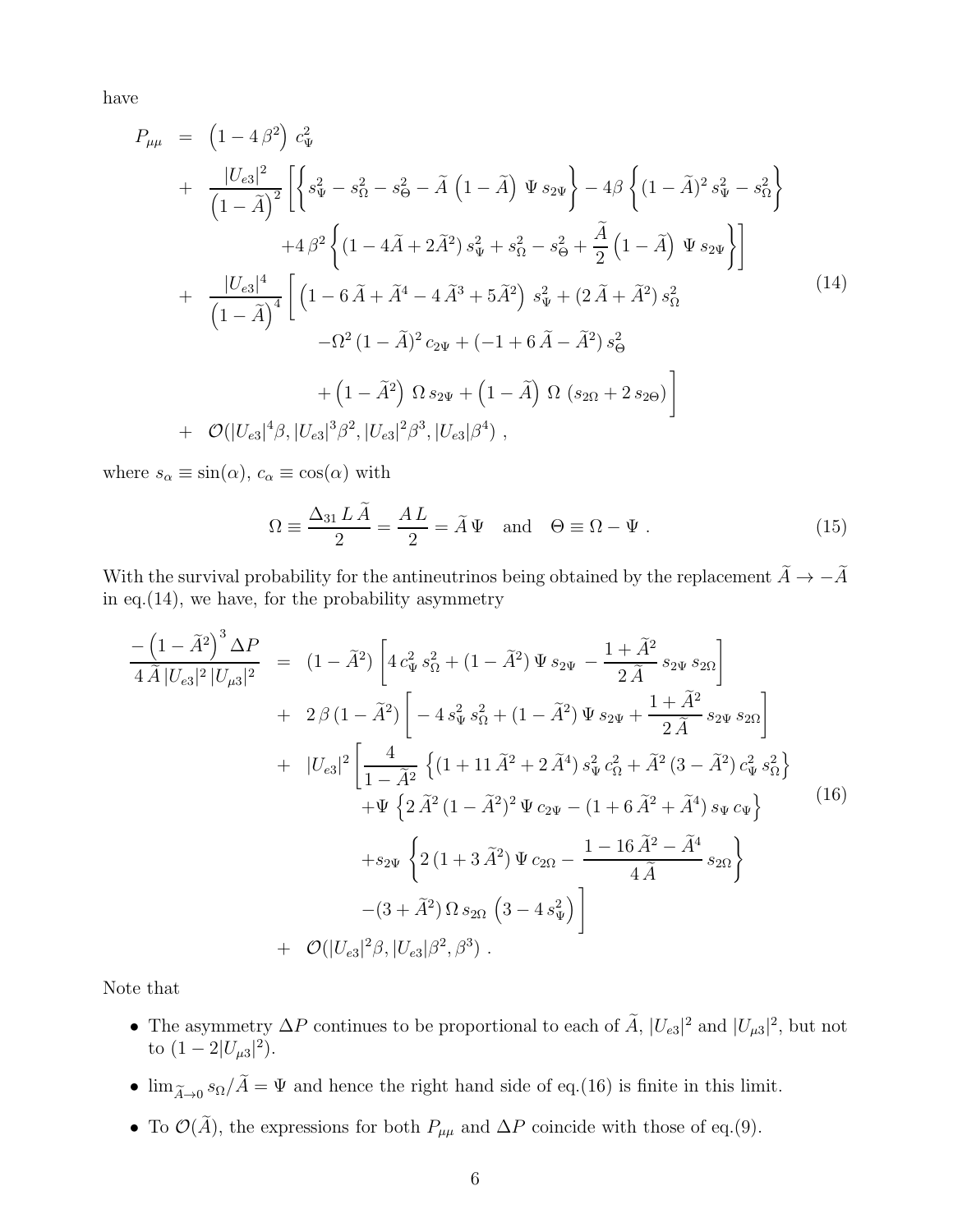- The strength of the  $\mathcal{O}(1)$  term on the r.h.s. of eq.(16)—which vanishes as  $\tilde{A}^2$  for small  $\hat{A}$ — gives a measure of the violation of the  $(1 - 2|U_{\mu 3}|^2)$  proportionality of  $\Delta P$ .
- While we have performed the expansion upto  $\mathcal{O}(|U_{e3}|^4)$ , for all practical purposes it suffices to consider only upto  $\mathcal{O}(|U_{e3}|^2)$ .
- The apparent singularities in eqs.  $(14 \& 16)$  are not real ones with

$$
\lim_{\tilde{A}\to 1} P_{\mu\mu} = c_{\Psi}^2 + 4\beta^2 s_{\Psi}^2
$$
\n
$$
+ |U_{e3}|^2 \left[ \Psi (s_{2\Psi} - 2\Psi c_{\Psi}^2) + 4\beta \left( \Psi^2 - s_{\Psi}^2 \right) + 4\beta^2 \left\{ 2 \left( 1 - \Psi^2 \right) s_{\Psi}^2 - \Psi s_{2\Psi} \right\} \right]
$$
\n
$$
+ |U_{e3}|^4 \Psi^2 \left[ s_{\Psi}^2 + \frac{\Psi^2}{3} (3 + 2 s_{\Psi}^2) - \frac{4}{3} \Psi s_{2\Psi} \right],
$$

and

$$
\lim_{\widetilde{A}\to 1} \frac{-\Delta P}{|U_{e3}|^2 |U_{\mu 3}|^2} = 2 \left[ 2 \Psi^2 c_{\Psi}^2 - \Psi s_{\Psi} c_{\Psi} - \frac{s_{2\Psi}^2}{4} \right] + \beta \left[ -\Psi s_{2\Psi} + (5 - 8 \Psi^2) s_{\Psi}^2 + s_{2\Psi}^2 \right] \n+ |U_{e3}|^2 \left[ -s_{2\Psi}^2 - \Psi^2 \left( \frac{3}{2} + s_{\Psi}^2 \right) - \frac{2 \Psi^4}{3} (3 + 2 c_{\Omega}^2) \right. \n+ \frac{4 \Psi^3}{3} s_{2\Psi} + \Psi s_{2\Psi} \left( \frac{5}{8} - s_{\Psi}^2 \right) \right].
$$

## 3 Can the NuMI–MINOS Combine See This?

With the Fermilab Main Injector serving as a neutrino source, the minos detector [18] at the Soudan Mine offers a baseline of 732 km and hence a possible setup for making such a measurement. This was investigated by Choubey and Roy in Ref. [15]. Working with a  $\nu_{\mu}$ exposure of  $16\times10^{20}$  primary protons on target, they conclude that a significant rate asymmetry  $(\Delta N)$  can be observed for moderate values of  $(1 - 2|U_{\mu 3}|^2)$  and  $|U_{e3}|^2$ .

However, while their idea was an interesting one and the formalism essentially correct, a reestimation of the rate asymmetry using the same set of inputs reveals some discrepancies. While we agree with Ref. [15] on the magnitude of  $\Delta N$  for all the different cases of inputs parameters, we completely disagree on the issue of the error bars. Even on using an optimistic indicator of the background fluctuation, namely  $\sqrt{N_{\mu} + N_{\overline{\mu}}}$ , we find that, for the abovementioned luminosity, the statistical error bars are large enough for each of the rate asymetries in Ref. [15] to be consistent with zero.

Thus, to obtain a result of any statistical significance would need the flux (or, equivalently, the detector size) to be increased manifold (see Fig. 1). Such a large scaling, unfortunately, is not feasible with the present experimental facility. Note, in addition, that this projection altogether neglects the systematic uncertainties, and consequently is already too optimistic. In reality, several uncertainties are involved in the translation between the visible energy observed at a detector and the energy of the neutrino to which the event is ascribed. These include the uncertainties in the assumed final state multiplicities, the scattering or absorption of the secondary particles etc. In a recent paper [19], the MINER $\nu$ A collaboration, estimates the size of the corresponding systematic effects at minos-like experiments could be comparable to, or even dominate, the statistical errors.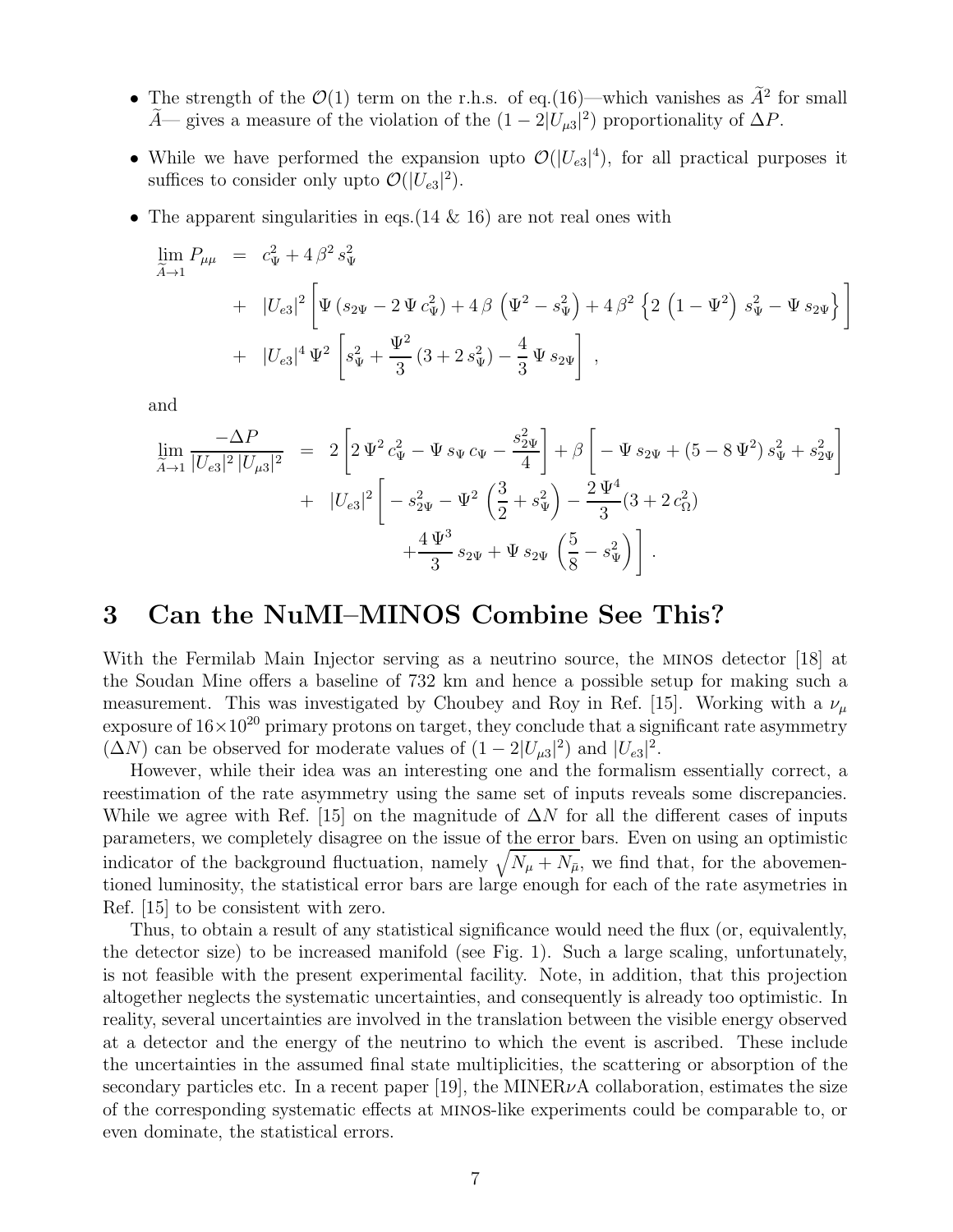

Figure 1: The minimal ratio by which the MINOS  $\nu_{\mu}$  exposure  $(16 \times 10^{20} \text{ primary protons on}$ target) needs to be scaled up to obtain  $1\sigma$  effects for each individual energy bin. The curves correspond to the four parameter points of Ref. [15]. Note that only the statistical fluctuations have been included in this analysis.

## 4 The case for a very long baseline

Having established that, contrary to the claims of Ref. [15], minos, in its current incarnation, is not sensitive to possible deviations of  $|U_{\mu3}|$  from maximality even for optimistic choices of parameters, it becomes interesting to investigate if any of the other proposed long-baseline experiments would do the job. And, in a similar vein, if even the luminosity scaling as described in the previous section would prove adequate. We start by investigating the second problem.

As has already been emphasised above, it is not only  $\Delta P$  that is important, but also the average survival probability  $P_{\text{av}} \equiv (P_{\mu\mu} + P_{\bar{\mu}\bar{\mu}})/2$  for the latter controls the total number of events and hence the size of the statistical error (significance  $\propto \Delta P_{\mu\mu}/\sqrt{2P_{\rm av}}$ ). In Fig.2, we present both these quantities as function of neutrino energy for a baseline of 732 km. The two choices of  $(U_{\mu3}|^2, |U_{e3}|^2)$  correspond to the most (and least) optimistic sets of parameters used in Ref. [15].



Figure 2: (a) The neutrino survival probability as a function of neutrino energy for a baseline  $L = 732$  km. The curves correspond to different combinations of  $\delta m_{13}^2$  (in  $\text{eV}^2$ ),  $|U_{\mu 3}|^2$  and  $|U_{e3}|^2$ . (b) The corresponding difference in the  $\nu_\mu$  and  $\bar{\nu}_\mu$  survival probablities.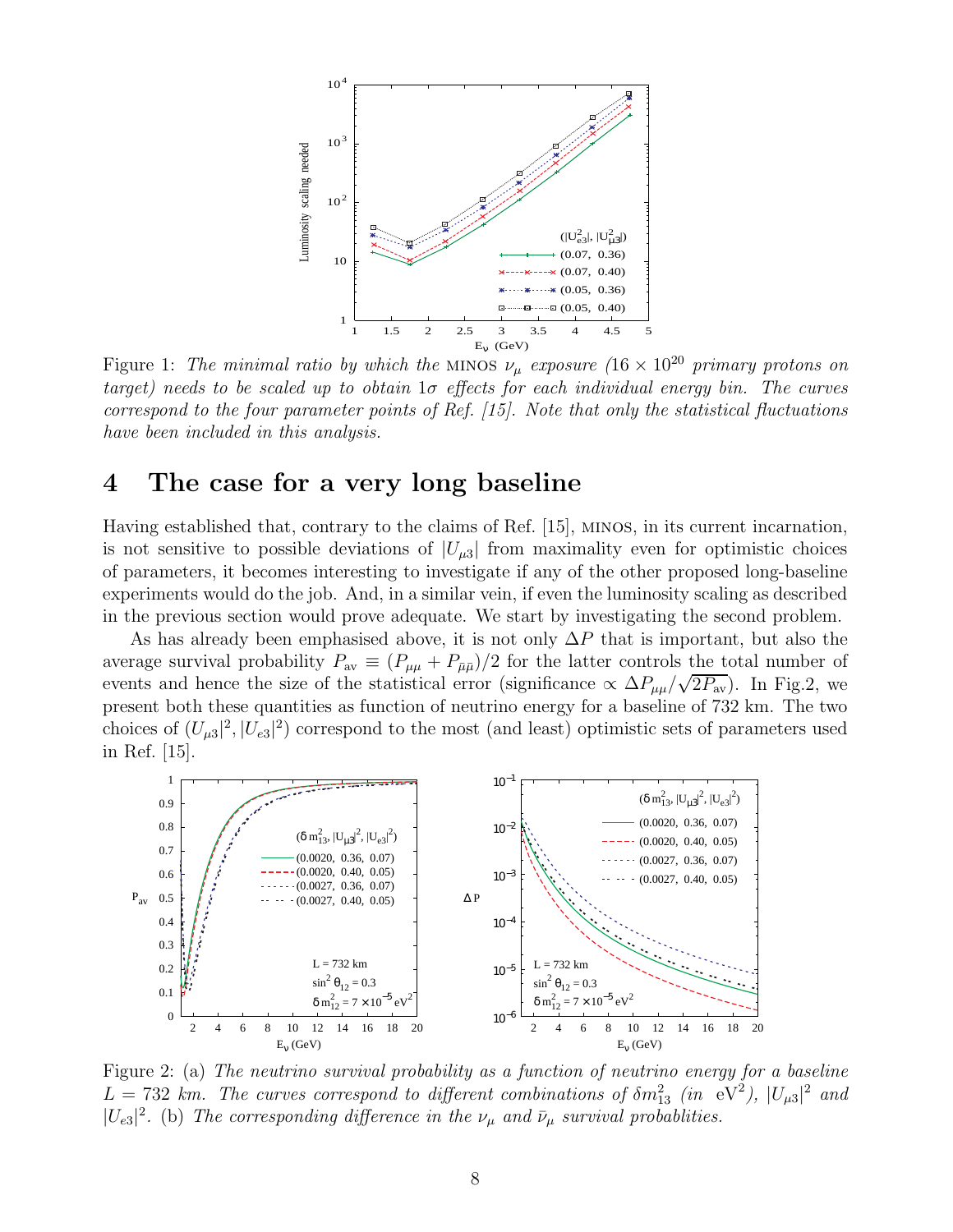It is abundantly clear that, for such a baseline, and for realistic choice of parameters,  $\Delta P$  is very small, especially at larger neutrino energies. This was to be expected as a baseline of 732 km implies that the neutrino beam neither travels through a very dense matter core nor does it travel through a "dilute" segment long enough for the matter effect to build up sufficiently. Clearly, it is dangerous to claim a signal based on  $\Delta P \lesssim 10^{-4}$ , for such an act presupposes a very accurate knowledge of both the (anti-)neutrino cross sections as well as the density profile within the earth. Thus, one would have to concentrate only on neutrinos with relatively small energies  $(E_\nu \lesssim 2 \text{ GeV})$ . Apart from the fact that the asymmetry is not too large even in this range<sup>7</sup> , such a measurement also necessitates both a very good energy resolution as well as a low energy threshold. Furthermore, for such small energies, neutrino cross-section scales as  $E_{\nu}^2$  and thus restricting ourselves to a small window is tantamount to rejecting a very large fraction of the events.



Figure 3: As in Fig.2, but for baselines  $L = 4865$  km (upper panels) and  $L = 10480$  km (lower panels) instead.

The situation, vis. a vis. the size of  $\Delta P$ , seems to improve dramatically with an increase in the baseline. For definiteness, we consider two particular values, namely  $L = 4865$  km (the distance between the Japan Hadron Facility and the proposed Indian Neutrino Observatory

<sup>&</sup>lt;sup>7</sup>In fact, it stands to be swamped by the systematic errors unless further experiments are performed [19].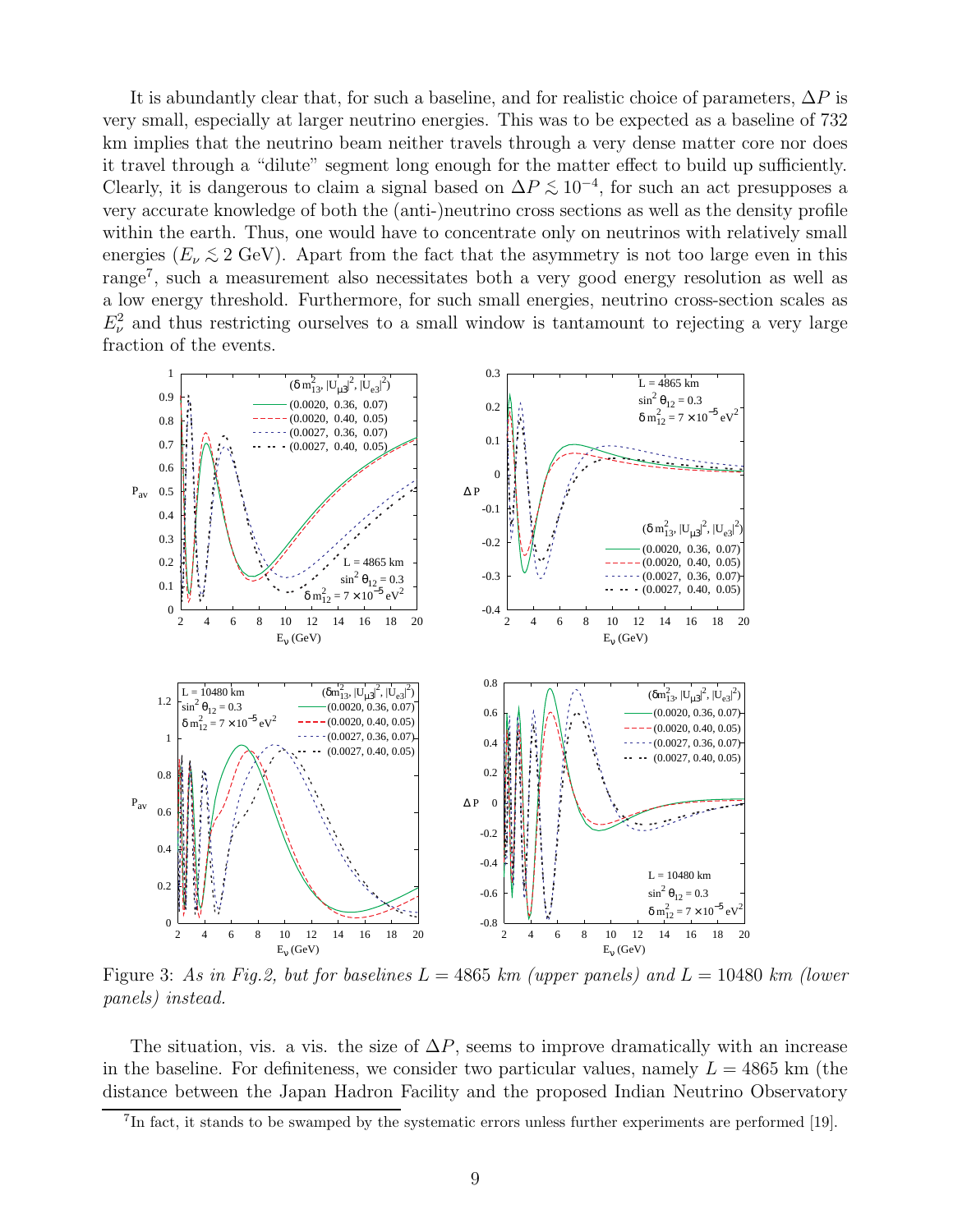site at Rammam [14]) and  $L = 10480$  km (the distance between Fermilab and INO). Since the matter term can no longer be treated as a perturbation, we desist from using the simplified form of eq.(9) and use the full expression for neutrino propagation in matter with the density profile being given by the Preliminary Reference Earth Model [16]. As Fig.3 amply demonstrates, for each of these values,  $\Delta P$  is large over a wide range of  $E_{\nu}$ . In fact, for the larger of the two baselines  $|\Delta P|$  can be as large as 0.8 for certain  $E_{\nu}$  bins. Furthermore, unlike in the case of the 732 km baseline where  $\Delta P$  was nearly monotonic in  $E_{\nu}$ , significant structure, including sign reversal, is shown. As can be easily appreciated, the latter feature has the potential of serving as a key experimental signature.

A further point of interest relates to the position of the maxima of the survival probabilities as well as the asymmetry. Clearly, a high resolution measurement of the same could, in principle, be used to determine  $\delta m_{13}^2$ .

Before we interpret Fig. 3 to imply that the asymmetry measurement in very long baseline experiments would be a sensitive probe of the deviation of  $|U_{\mu3}|$  from maximality, it should be realised that the latter is not the only source for a non-zero asymmetry. In fact, as has already been hinted at above, the higher order terms in  $A$  that were dropped while deriving eq.(9) are *not* proportional to  $(1 - 2|U_{\mu 3}|^2)$ . This can also be seen explicitly from eqs.(14 & 16) obtained assuming a constant density profile for earth. The numerical importance of such contributions naturally increases with the baseline, and has been explicitly displayed in Fig. 4. In fact, for the larger baseline, it is quite apparent that the bulk of the effect is due to such "higher-order" terms. Thus, it may be concluded that while a baseline of  $\approx$  5000 km may allow for a determination of  $(1 - 2|U_{\mu 3}|^2)$  through measurements of the rate asymmetry, for baselines much longer than this the sensitivity reduces quite sharply, and a measurement of the maximality of  $|U_{\mu 3}|$  is not very straightforward for ultra-long baselines.



Figure 4: The normalized probability asymmetry for a baseline of (a) 4865 km and (b) 10480 km. In each case, the solid (dashed) line refers to  $|U_{\mu 3}|^2 = 0.36$  (0.50). Note that, according to the leading expression of eq.(9), the dashed curves should have coincided with the abscissa.

On the other hand, the asymmetry must remain proportional to  $|U_{e3}|^2$  even on the inclusion of  $\tilde{A}^n$  terms, for it is only through the interaction with the  $\nu_e$  that matter effect truly enters  $\nu_\mu-\nu_\tau$  oscillations. Thus, a baseline of 10480 km may still serve the purpose of affording a good measurement of  $|U_{e3}|$ . In fact, since  $U_{\mu 3}$  and  $U_{e3}$  are inextricably linked even for the case of the 4865 km baseline, such an independent measurement of the latter element has its own importance.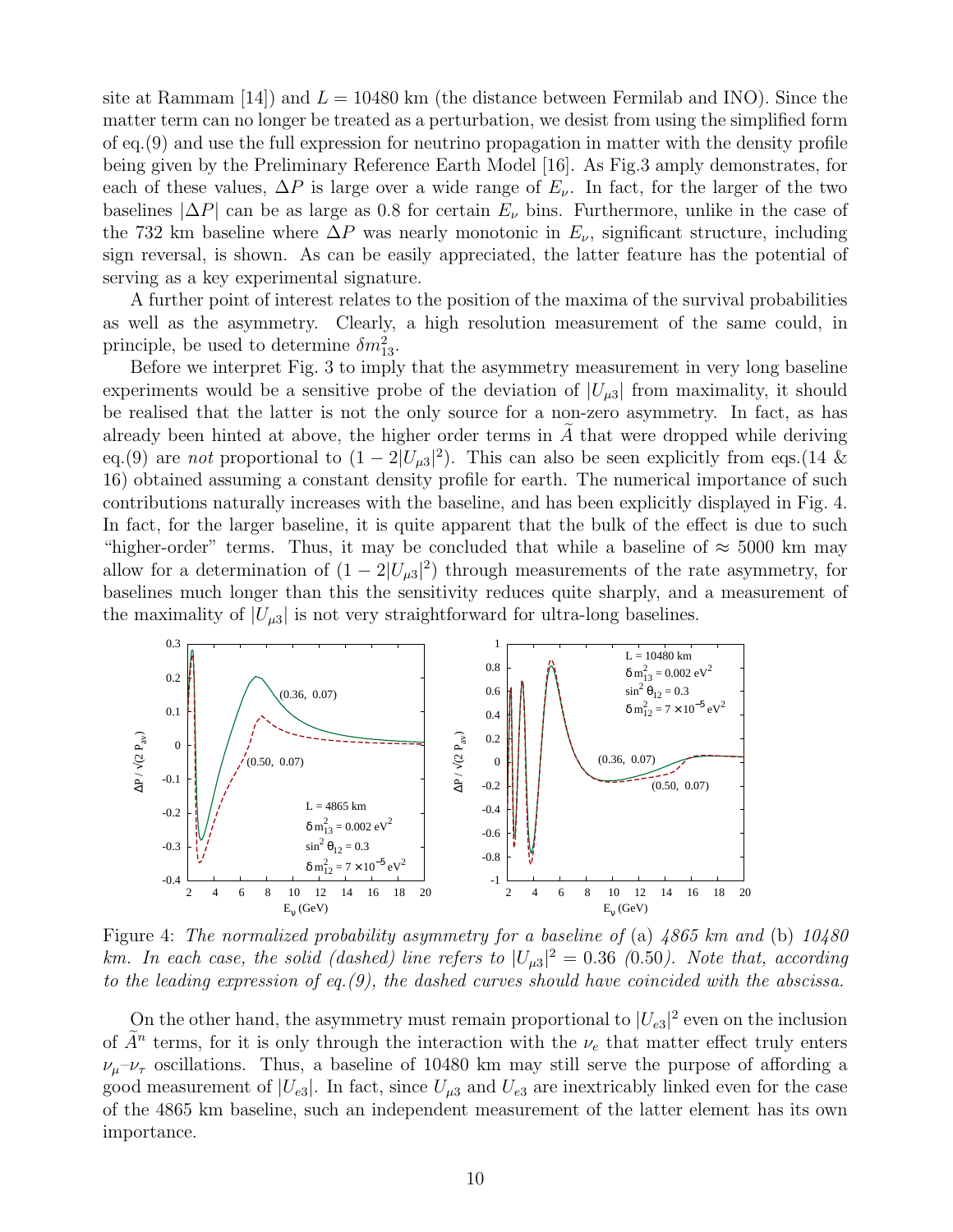### 4.1  $\nu_e \rightarrow \nu_\mu$  oscillations

With the matter effect playing such an important role in the survival probability for the muon (anti-)neutrino, it becomes interesting to consider its effect on  $P(\nu_e \to \nu_\mu)$ . For, a source that produces  $\nu_{\mu}$  ( $\bar{\nu}_{\mu}$ ) copiously, whether it be a beam dump or a muon storage ring, would also produce electron (anti-)neutrinos.



Figure 5: The energy dependence of the transition probability for  $\nu_e \to \nu_\mu$  (left) and  $\bar{\nu}_e \to \bar{\nu}_\mu$ (right) on passage through matter. The upper and lower panels correspond to baselines of 4865 and 10480 km respectively.

In Fig. 5, we present the probabilities for such transitions as a function of (anti-)neutrino energy. Several observations are in order:

- The transition probability  $P(\nu_e \to \nu_\mu)$  can be quite sizable for parameter values that are still allowed by experimental data.
- For  $E \gtrsim 3$  GeV, we see that  $P(\bar{\nu}_e \to \bar{\nu}_\mu) \lesssim P(\nu_e \to \nu_\mu)$  (except, of course, near the node at ∼ 8 GeV for the 10480 km case). Coupled with the smaller detection efficiency for anti-neutrinos, this indicates that it would be more profitable to work with  $\nu_e$  than  $\bar{\nu}_e$ .
- The transition probabilities have non-trivial dependence on both  $U_{e3}$  and  $U_{\mu 3}$ . Unlike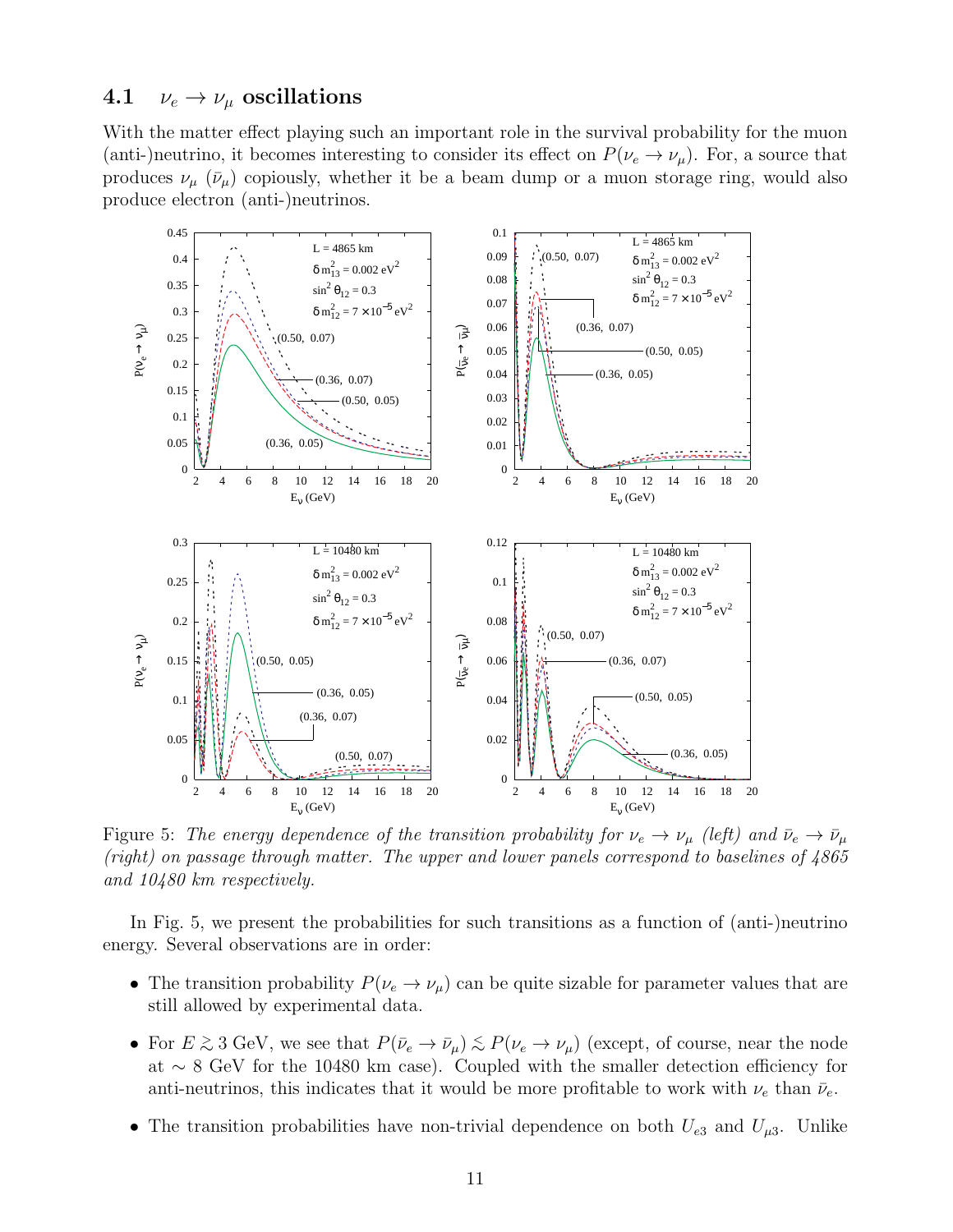in the case of the aforementioned asymmetry, these are not in general proportional to  $|U_{e3}|^2$ .

• The measurement of this effect would thus lead to a constraint in the  $U_{e3}-U_{\mu 3}$  plane independent of that drawn from the asymmetry measurement.

# 5 Event rate calculation from a storage ring neutrino source

As we have already mentioned in the introductory section, the neutrino flux from a muon storage ring can be calculated very precisely. Starting with a  $\mu^-$  beam, the number of  $\mu^$ events in a far detector can be obtained by folding this flux with the survival probability  $P_{\mu\mu}(L, E)$  and the charged current cross-section:

$$
N_{\mu} = N_n \int \sigma(\nu_{\mu} + N \to \mu^{-} + X) \frac{dN_{\nu}}{dE_{\nu_{\mu}}} P_{\mu\mu}(L, E) dE_{\nu_{\mu}}
$$
(17)

where  $N_n$  is the total number of nucleons present in the fixed target. An analogous expression obtains for  $\mu^+$  events as well. Note though that the  $\bar{\nu}_e$  from muon decay could also oscillate into  $\bar{\nu}_{\mu}$  while traversing through the earth and result in muonic events. However, they result in wrong sign muons and thus can be easily distinguished in a magnetized detector. We shall revert back to them at a later stage.

To be specific, we shall consider a storage ring with 20 GeV muons and a 50 kT Iron calorimeter detector one such as the proposed MONOLITH  $[13]$  or the ICAL/INO experiment  $[14]$ . The projected energy threshold for muon detection is about 2 GeV and the resolution is expected to be better than 0.5 GeV over the entire range.

Before delving into the actual event profile, several points are in order.

- As has already been demonstrated in the previous section, the difference in the survival probalities  $(\Delta P_{\mu\mu})$  typically grows with the baseline. Thus the experimental sensitivity could be expected to increase with the baseline. (This is modulo the fact that the sensitivity of the asymmetry to  $(1 - 2 |U_{\mu 3}|^2)$  reduces for very large baselines, while the sensitivity to  $|U_{e3}|^2$  is retained.)
- On the other hand, for a fixed detector size, the effective solid angle subtended by the detector to the source decreases with increasing baseline. Consequently the neutrino flux goes down quadratically with the baseline, thereby resulting in a smaller number of events and hence larger statistical errors. This, for example, can be read off from Fig. 6, wherein we have displayed the number of events expected if the survival probability were to be unity.
- One obvious way to circumvent the latter problem is to start with higher luminosity. For our numerical results we then adopt the 'higher luminosity' option for the muon beam, namely 10<sup>20</sup> muon decays per year.
- An alternative way to the same end would have been to start with a higher energy for the muon beam. For example, the neutrino beam from a 50 GeV storage ring is collimated sufficiently enough to get a similar significance with even the 'low luminosity' option for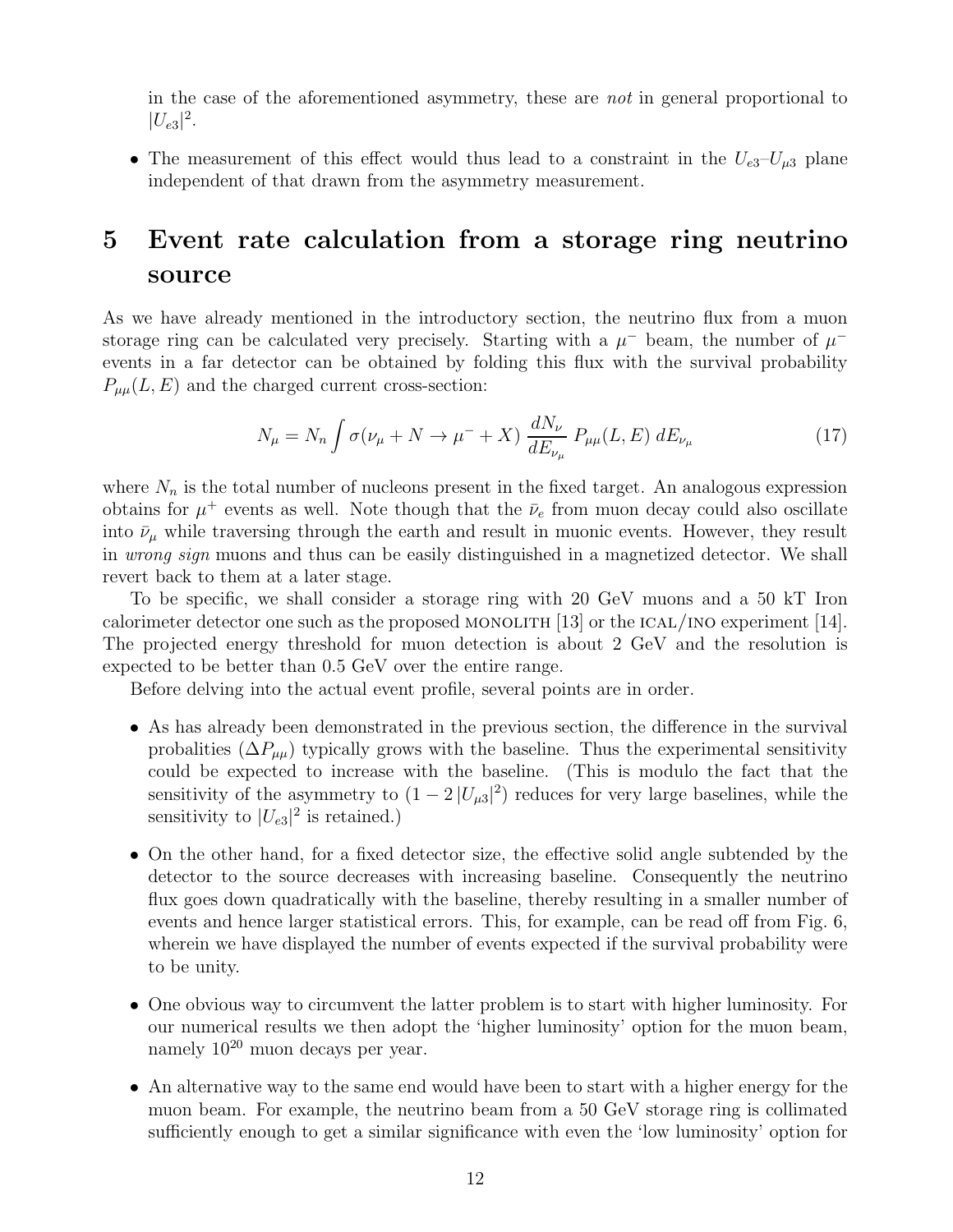

Figure 6: The number of events expected as a function of the (anti-)neutrino energy if the survival probability were to be unity. The source is a 20 GeV muon storage ring with  $10^{20}$ (anti-)muons decaying while the detector is a 50 kT iron calorimeter with a energy threshold of 2 GeV for the  $\mu^{\pm}$  [14]. The left (right) panel corresponds to a baseline of 4865 (10480) km. Also shown are the events generated by the electron (anti-)neutrino assuming a transition probability of unity.

the storage ring  $(10^{19}$  muon decays per year). However, we shall desist from using this option as such a machine is likely only as a second generation facility.

• As Fig. 3 amply demonstrates, for longer baselines such as the one we are considering, the survival probabilities are very sensitive functions of the (anti-)neutrino energy, especially for low energies. Thus, extracting any information from the low energy tail of the detector muon spectrum would necessitate very good energy resolution. However, with the neutrino-nucleon cross sections being small for such  $E_{\nu}$ , these neutrinos have only a relatively small contribution to make to the total number of muon events.

Keeping in mind that  $\nu - N$  cross-section is nearly double<sup>8</sup> that of  $\bar{\nu} - N$  we argue that the detector should be exposed to a  $\bar{\nu}_{\mu}$  beam for double the time that it is exposed to a  $\nu_{\mu}$  beam. To be specific, we consider a 50 kT-year exposure to a  $\nu_{\mu}$  beam and a 100 kT-year exposure to  $\bar{\nu}_{\mu}$  beam, or in other words, a total exposure of 3 years for the detector configuration [14] under consideration.

### 5.1 The rate asymmetry for  $\nu_\mu(\bar{\nu}_\mu)$  initiated events

Armed with the above, we can now calculate the difference in  $\mu^-$  and  $\mu^+$  event numbers. Defining an asymmetry of the form

$$
A_N \equiv \frac{N_- - N_+}{N_- + N_+} \,,\tag{18}
$$

<sup>&</sup>lt;sup>8</sup>For the total cross section, this ratio has only a mild dependence on the incident neutrino energy, and for the energy range we are interested in has a value close to 2.18. However, on imposition of an energy threshold  $E(\mu^{\pm}) > 2$  GeV that such a detector is expected to have, the ratio is a more sensitive function of the (anti-)neutrino energy (see Fig. 6). In our numerical analysis, we explicitly account for this factor and the consequent effect on the error bars.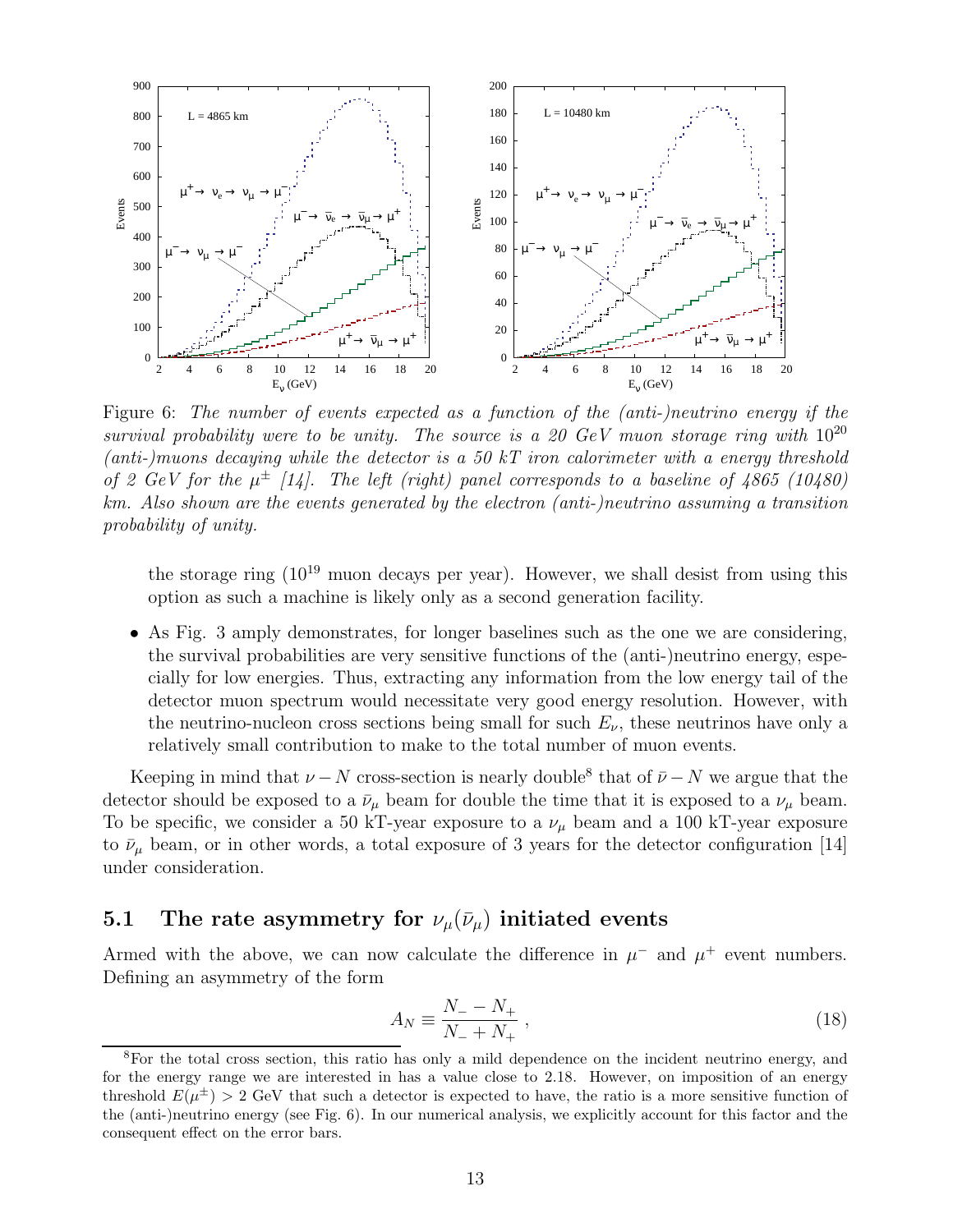we present, in Fig. 7, the same for a baseline of 4865 km. The values for  $(|U_{\mu3}|^2, |U_{e3}|^2)$ correspond to the two extreme cases of Ref. [15]. Also plotted are the analogous expectations for  $|U_{\mu 3}|^2 = 0.5$ , a case that, to the lowest order, would have been associated with vanishing  $A_N$ . We have binned the expected data, keeping under consideration both the expected energy



Figure 7: The difference between  $\nu_{\mu}$  and  $\bar{\nu}_{\mu}$  charged-current events for a baseline  $L = 4865$ km with an integrated luminosity of  $10^{20}$  muons and double the number of antimuons. The detector is a 50 kT iron calorimeter with a muon energy threshold of 2 GeV  $[14]$ . Each plot corresponds to a different combination of  $(\delta m_{13}^2, |U_{\mu 3}|^2, |U_{e3}|^2)$ . The other parameters are:  $\delta m_{12}^2 = 7 \times 10^{-5} \text{ eV}^2$  and  $\sin^2 \theta_{12} = 0.3$ . Also shown are the  $1\sigma$  error bars.

resolution [14] as well as the number of events in a particular bin. Also shown are the statistical  $1\sigma$  error bars. Several features are easily discernible:

- In each of the cases displayed, the rate asymmetry is statistically significant in more than one bin. Together, they lead to a very considerable shift in the  $\chi^2$ . This amply demonstrates the sensitivity of such an experiment to a departure from maximality of  $U_{\mu 3}$ .
- As expected, the signal is less pronounced for the case  $(|U_{\mu3}|^2, |U_{e3}|^2) = (0.40, 0.05)$  than for  $(0.36, 0.07)$ . This is just a reflection of the fact—see eq. $(9)$ —that the rate asymmetry is proportional to  $|U_{e3}|^2$ . While the proportionality to  $(1-2|U_{\mu 3}|^2)$  is no longer an accurate statement, it, nevertheless still encapsulates a large measure of truth.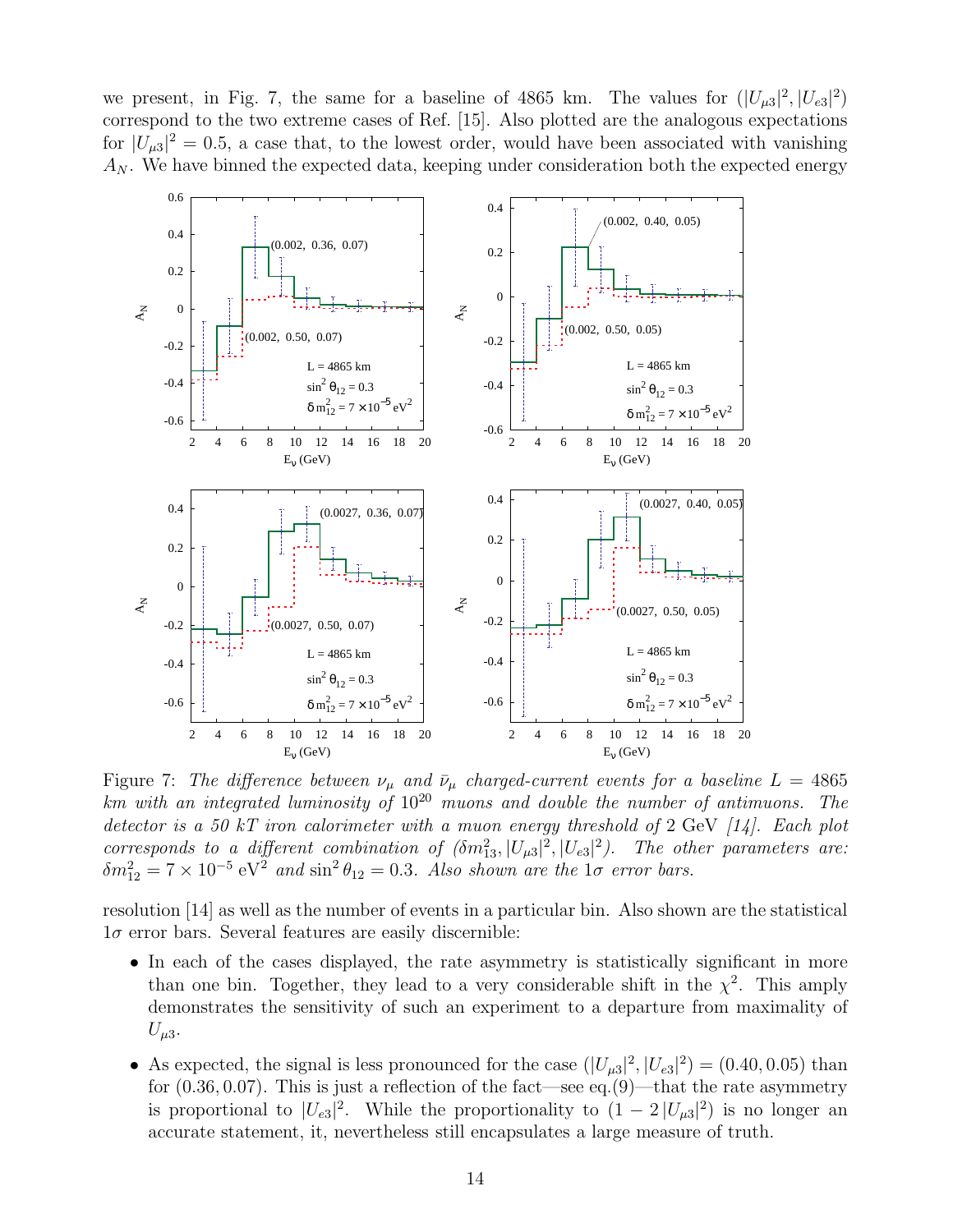- In the energy range of interest, the binwise asymmetry clearly shows an oscillatory behaviour, a feature that would have been absent for a similar detector had the baseline been shorter than  $\sim 1000$  km.
- The functional dependence of  $\Delta N(E_\nu)$  exhibits a discernible dependence on the mixing angles  $(|U_{\mu 3}|^2, |U_{e3}|^2)$ , and could, in principle, be used to distinguish between values for these parameters. However, to obtain a significant resolution in the parameter space, a much larger event count would be necessary.
- The dependence on the value of  $\delta m_{13}^2$ , on the other hand, is much more pronounced. The shift in  $\Delta P$  that we encountered in Fig.3 is quite well reflected by a shift in  $A_N$ , even after the convolution with the muon spectrum and the energy-dependent cross sections as well as the finite resolution effects. Thus, our previous comment about using this measurement for a determination of  $\delta m_{13}^2$  is substantiated.
- The energy dependence is quite different for the two baselines considered and can be used to advantage. For example, if storage rings come up at both the JHF [20] and Fermilab, a detector such as  $ICAL/INO$  [14] could use beams from both to distinguish more efficiently between the possible parameter sets.

### 5.2 Wrong sign muons

We now turn to a discussion  $\nu_e$  to  $\nu_\mu$  conversion (as well the conjugate process) and their detection in the iron calorimeter detector under consideration. Such events are obviously characterised by the appearance of a muon with a charge opposite to that of the decaying particle in the storage ring. Since the detector is to be magnetized one, charge measurement is relatively straightforward thus rendering these events easily distinguishable. Efficacy of 'wrong-sign-muon' events in measuring the angle  $\theta_{13}$  has already been advocated in Ref. [10] in the context of muon-storage ring neutrino factory experiments. Here we want to emphasise that how an independent measurement of 'wrong-sign-muon' events can also supplement the more accurate measuremeant of  $\theta_{23}$ . We have already seen, vide Fig.5, that the conversion probability for  $\nu_e$  is typically larger than that for  $\bar{\nu}_e$ , a consequence of the sign of  $\delta m_{12}^2$ . This fact, alongwith the smaller detection efficiency for  $\bar{\nu}_{\mu}$ , implies that it is wiser to concentrate on the  $\mu^+ \to \nu_e \to \nu_\mu$  chain rather than attempt to measure the conjugate process as well. And since we have already advocated twice as long an exposure to  $\mu^+$  decays as compared to  $\mu^$ decays, this works in our favour too.

In Fig.8, we present the number of  $\mu^-$  events in the detector when exposed to  $\mu^+$  decays. As before, the detector is supposed to be a 50 kT one, with a total exposure of  $2 \times 10^{20}$  decays. Clearly, the number of events grows with  $|U_{e3}|^2$ . While the exact dependence is not linear (as the naive expectation would be), explicit calculations with other values of  $|U_{e3}|$  shows that it is not very far from being linear. This is also the case for the larger baseline of 10480 km (which we do not exhibit here). The dependence on  $|U_{\mu3}|$  is more complicated though. As can be expected, this depends more crucially on the size of the matter effect and hence on the exact baseline (see, for example, Fig. 5). However, given the considerably large number of such events, it is quite apparent that this measurement is likely to be a sensitive probe in the  $(|U_{\mu3}|, |U_{e3}|)$  plane. Unfortunately though, the event distribution is not very sensitive to  $\delta m_{13}^2$ .

The main motivation for the above excercise is to show that the measurement of any of the small parameters ( $|U_{e3}|$  or  $\beta$ ) at long baseline experiments cannot be done independent of each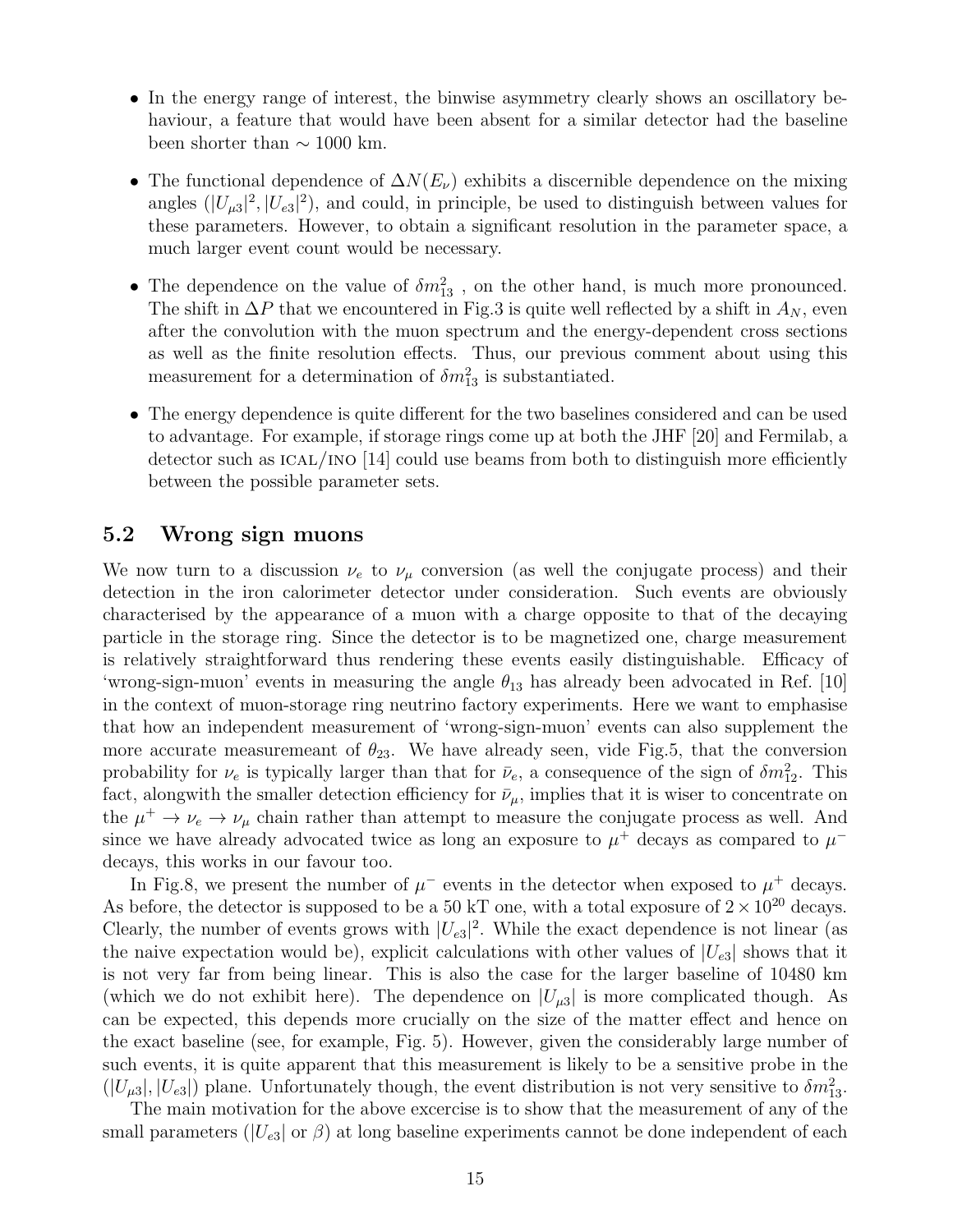

Figure 8: The number of  $\mu^-$  events in a 50 kT iron calorimeter exposed to a total of  $2 \times 10^{20} \mu^+$ decays in a 20 GeV storage ring at a distance of 4865 km. The histograms correspond to different values of  $(|U_{\mu 3}|^2, |U_{e3}|^2)$  with the left (right) panels referring to  $\delta m_{13}^2 = 0.002 (0.0027) \text{ eV}^2$ .

other. Although experiments with relatively small baselines (such as NuMi–minos) seem to be quite sensitive to the parameter  $\beta$ , this optimism is misplaced as explained in Sections 3 & 4. On the other hand, moderate baseline experiments do show increased sensitivity to  $\beta$ , but only at the cost of having a more complicated dependence on  $\beta$  and  $|U_{e3}|$  (see eq.14 and Fig. 4). In either case, a measurement of  $\beta$  from  $\nu_\mu$ -survival probability asymmetry needs an accurate knowledge of  $|U_{e3}|$ . It is here that the wrong-sign muon rates (which is more sensitive to  $U_{e3}$ ) have the most important role to play. Of course, a precise knowledge of  $\delta m_{13}^2$  is important for the extraction of  $|U_{e3}|$  (although the dependence on  $\delta m_{13}^2$  is not as pronounced for the wrong-sign muon events as for the right-sign ones). However, it is expected that the error-bars on  $\delta m_{13}^2$  would be significantly reduced before the era of such neutrino factory experiments. Then, in principle,  $A_N$  and wrong-sign muon rates could be used simultaneously in a statistical analysis (in a spirit similar to that followed in Ref. [11]) to extract  $|U_{e3}|$  and  $\beta$  to much greater accuracy than possible today.

## 6 Conclusions

Analyses of matter effects in  $\nu_{\mu}$  oscillations have largely concentrated on transition probabilities. Revisting the problem, we demonstrate that the survival probabilities too are very sensitive to matter effects and can be used profitably in determination of several crucial parameters in the neutrino sector.

To start with, we derive a set of approximate analytical expressions for the  $\nu_{\mu}$  survival probability in presence an arbitrarily large matter density. While similar results had already been reported for small matter terms in the effective Hamiltonian, our expressions have a much wider range of validity.

Since we are interested in the survival probability for  $\nu_{\mu}$ , a variable of interest can be constructed simply from the number of charged current (CC) events in the detector. Starting with  $\nu_{\mu}$  and  $\bar{\nu}_{\mu}$  beams,  $A_N \equiv (N_- - N_+)/(N_- + N_+)$  describes an asymmetry between the number of 'same-sign'  $\mu^-$  and  $\mu^+$  events generated in the detector after traversing a given baseline. We show by explicit event rate calculation that this asymmetry is a good measure of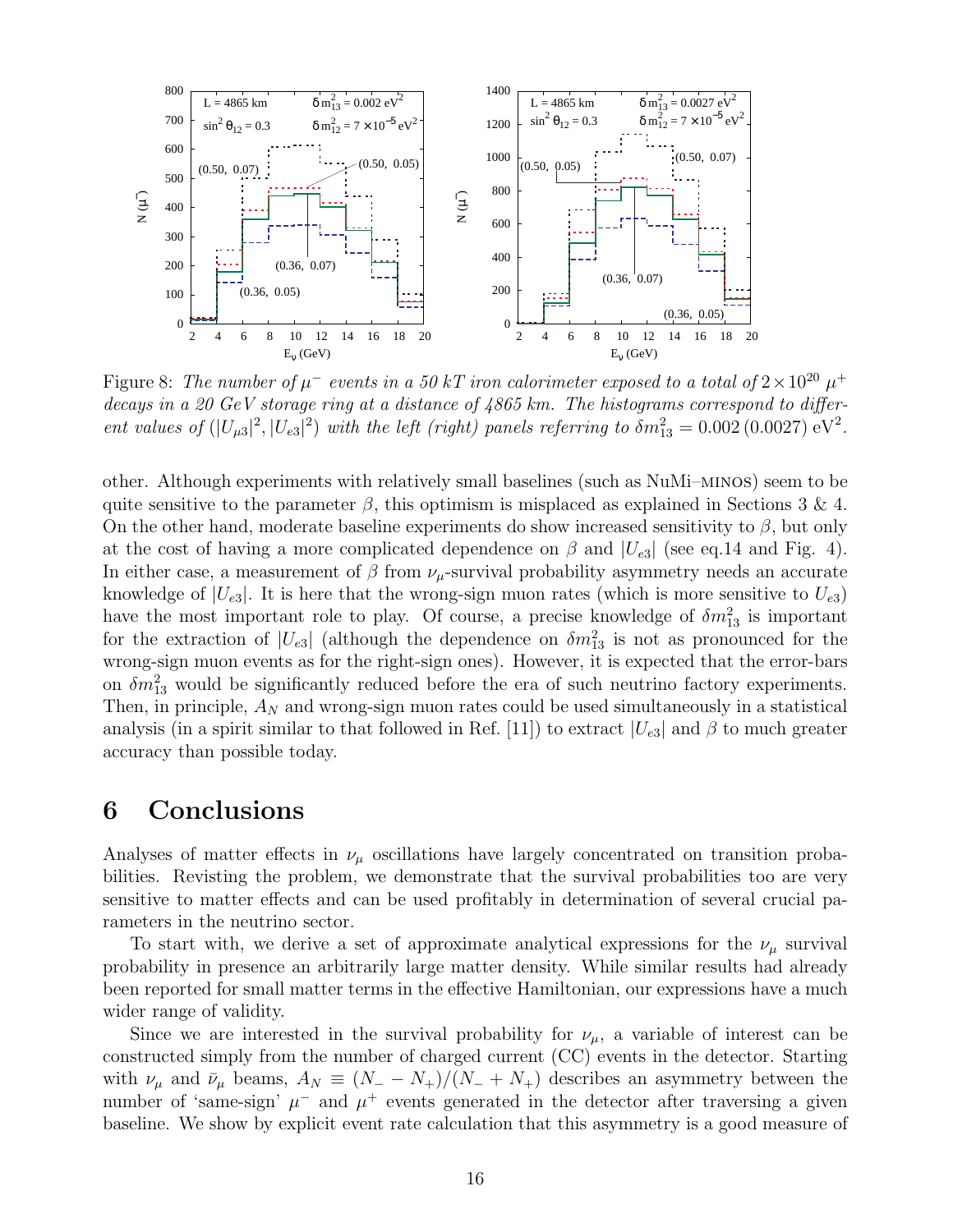the matter effects felt by the neutrinos while propagating through the earth. However, contrary to claims in the literature [15], the size of the asymmetry for the Fermilab-minos combine is much smaller than the experimental sensitivity.

We suggest, therefore, that a future long-baseline experiment could explore this effect. As a prototype experiment, we consider a neutrino factory (a muon storage with muon beams of energy 20 GeV) and the proposed 50 kT iron calorimeter detector  $[13, 14]$  with a capability of muon charge determination. Using realistic experimental resolutions, we demonstrate that such a combination is sufficient to establish the aforementioned asymmetry with a very large statistical significance. However, unlike in the case of relatively short-baseline Fermilab–minos combine, the asymmetry for a long baseline is no longer proportional to the deviation of  $|U_{\mu 3}|^2$ from maximality. Even so, the sensitivity to  $(1 - 2 |U_{\mu 3}|^2)$  remains quite pronounced for baselines of upto about 6500 Km. Using the aforementioned approximate expressions for the survival probabilities, such data can thus be used to determine  $(1 - 2 |U_{\mu 3}|^2)$ . While the sensitivity to this combination decreases for much longer baselines, asymmetry data for such baselines can still be used for precise determination of  $|U_{e3}|$ .

The latter exercise is also shown to be aided by the measurement of 'wrong-sign-muon' events generated through  $\nu_e \rightarrow \nu_\mu$  oscillations. Estimating the rate of such events for the same experimental setup, we demonstrate that this could be used in conjunction with the asymmetry measurement to lead to a good simultaneous determination of  $|U_{\mu 3}|$  and  $|U_{e3}|$ .

## Acknowledgements

The authors thank the Theory Division, CERN for hospitality during the initiation phase of the project. DC thanks INFN, Sezione di Roma, for hospitality during which a major part of this work has been done. DC acknowledges financial assistance under the *Swarnajayanti Fellowship* grant from the Department of Science and Technology, India. AD is partially supported by the RTN European Programme MRTN-CT-2004-503369 (Quest for Unification).

## References

- [1] Super-Kamiokande collaboration, Y. Hayato, talk given at the EPS 2003 conference (Aachen, Germany, 2003), http://eps2003.physik.rwth-aachen.de; S. Fukuda et al., Phys. Lett. B539, 179 (2002).
- [2] SNO collaboration, S.N. Ahmed et al., nucl-ex/0309004.
- [3] CHOOZ collaboration, M. Appolonio et al., Eur. Phys. J C27, 331 (2003).
- [4] KamLAND collaboration, K. Eguchi et al., Phys. Rev. Lett. 90, 021802 (2003).
- [5] K2K collaboration, I. Kato, talk given at the 38th Recontres de Moriond on Electroweak Interactions and Unified Theories (Les Ares, France, 2003), hep-ex/0306043.
- [6] For a recent review for the limits on masses and mixing, see S. Goswami, A. Bandyopadhyay and S. Choubey, hep-ph/0409224.
- [7] L. Wolfenstein, Phys. Rev. **D17**, 2369 (1978); S. Mikheyev and A. Smirnov, Sov. J. Nucl. Phys. 42, 913 (1985).